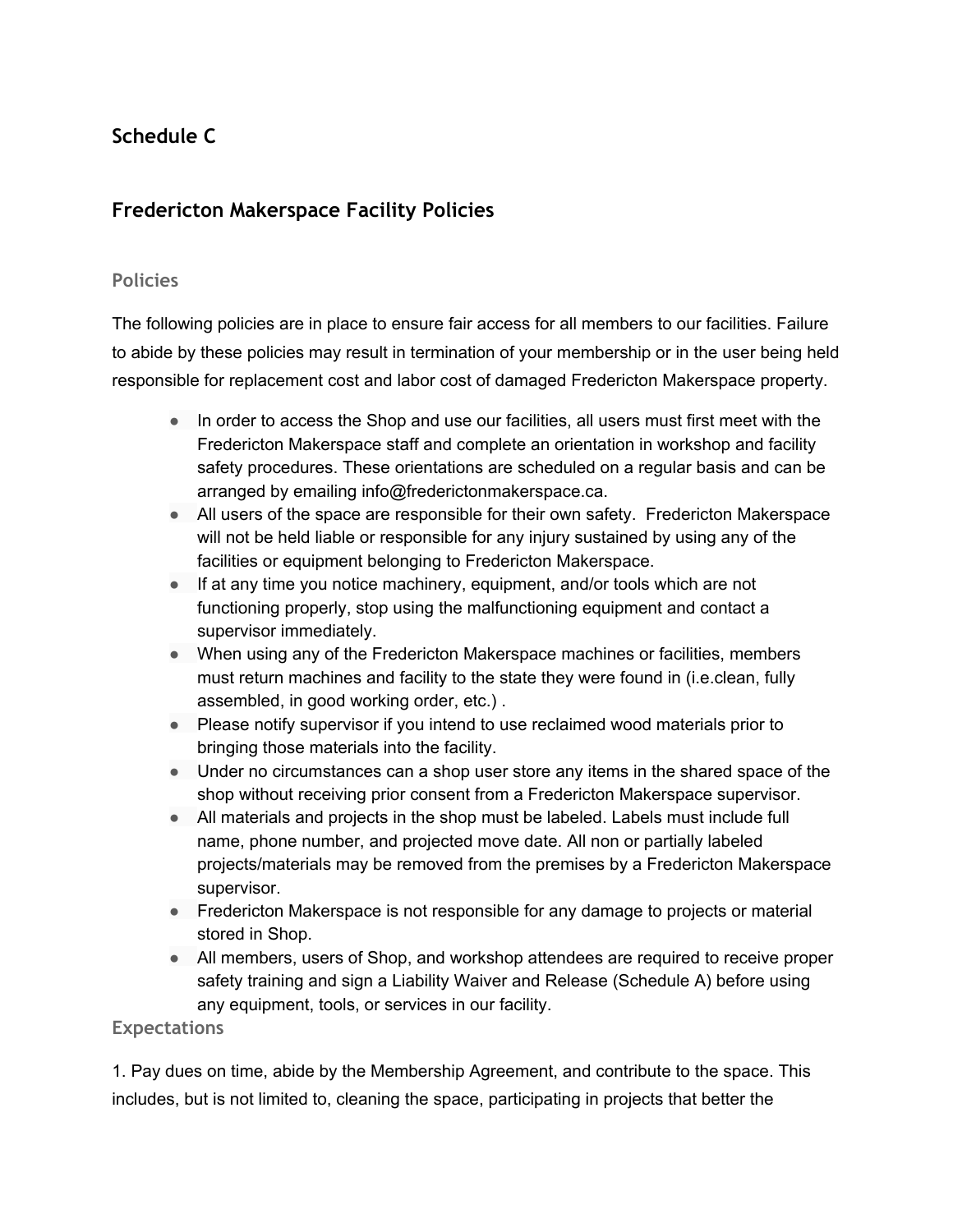common work area (new workbenches, tables, shelves, etc.), and managing group projects. We are a volunteer-run organization. Members might be asked to volunteer a small amount of their time to help us hold down our operating costs, and keep our Makerspace running smoothly and looking clean and professional.

2. Membership is not a guarantee. Fredericton Makerspace expects that every member, user of the shop, and workshop attendee will conduct themselves in a respectful manner. Inappropriate behavior can result in termination of your membership.

Using the MakerSpace when Workshops are in Session

- Equipment, machines, classroom space, and other areas may be reserved for classes. Refer to the online calendar to determine availability ahead of time if you need a specific machine or work area.
- Tables marked as reserved for workshops are for the exclusive use of instructors and attendees beginning 30 minutes prior to the start of the workshop.
- Please be considerate and refrain from excessively noisy work (planning, jointing, grinding) during the first hour of the workshop.
- Classes might receive priority on selected tools and equipment.

## **Shop Rules and Conduct**

1. Always wear proper eye and ear protection while in the shop area. This applies regardless if you are working on machinery or not.

2. No member, user of the workshop, or workshop attendee may use any shop equipment unless authorized to do so through by successfully passing the Fredericton Makerspace safety orientation course.

3. Only authorized Fredericton Makerspace members are permitted in the workshops without prior permission and supervision. Keeping foot traffic to a minimum creates a safer and more comfortable working environment.

4. Never run any materials with metal or paint through any of the woodshop machines.

5. No wet or green wood materials of any kind may be run through any of the woodshop machines.

6. Replacement cost due to neglect by breaking Shop Rules will be the responsibility of the individual who caused the damage.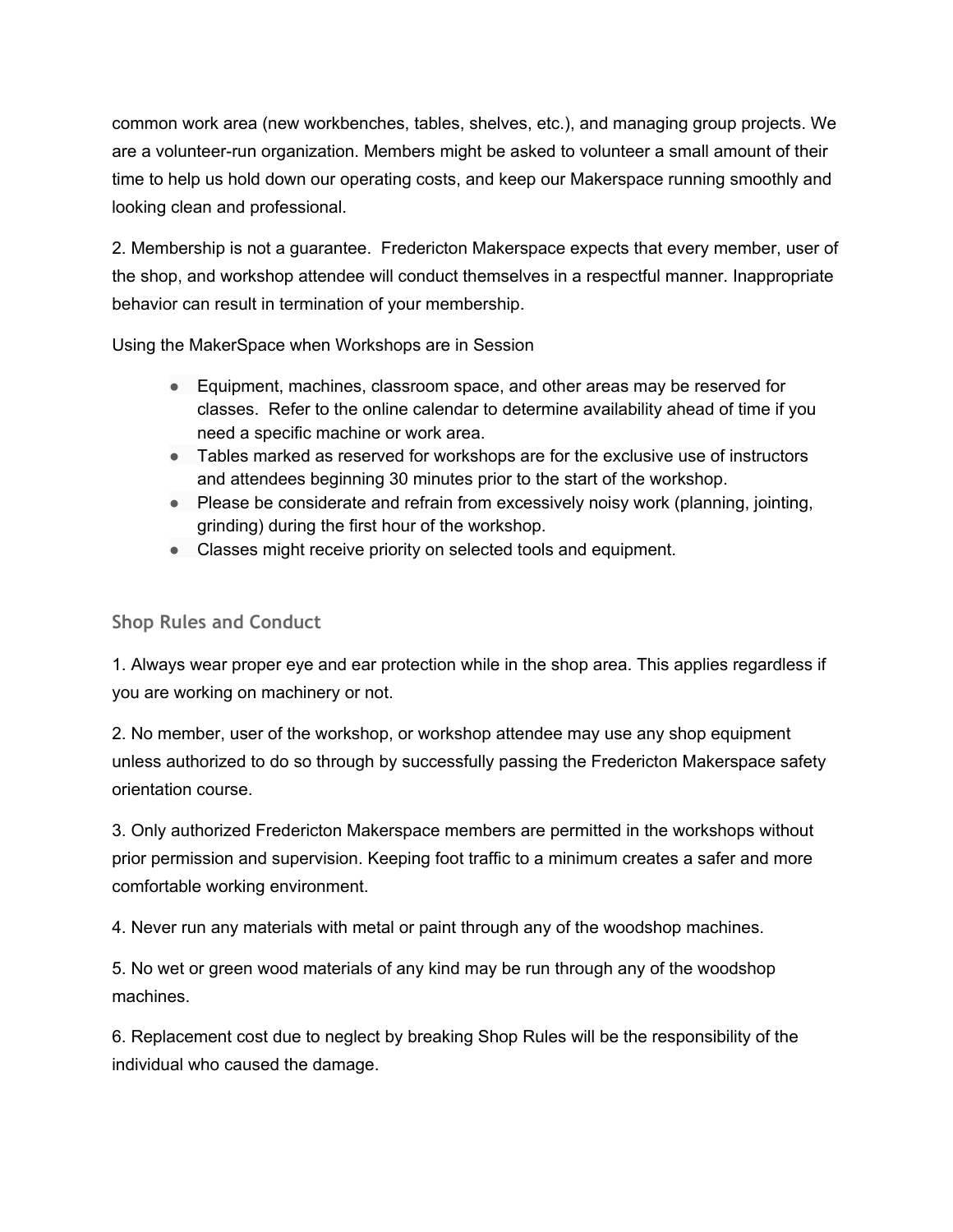7. No pets allowed in any of the workshop areas.

8. Keep noise to a minimum.

9. Do not attempt to oil, clean, adjust or repair any machine while it is running. Do not perform any of these tasks unless you have the proper training and permissions to do so. Performing maintenance on moving machinery can lead to injury or death.

10. Never open any covers, casing, or shrouds while the machine is running.

11. Ensure that all machine guarding is in place and functioning properly. It is your duty to inform the Fredericton Makerspace supervisor if the guarding is damaged or malfunctioning. Malfunctioning guarding will not properly protect you and becomes a hazard itself.

12. Never leave machines running unattended. Others may not notice the machine is running and be injured by moving tooling.

13. Do not try to stop the machine with your hands or body. Stopping the machine with your body can result in entanglement, dismemberment or death. Always let moving parts come to a stop under their own power.

14. Always keep hands, hair, feet ,etc. clear of all moving machinery at all times. All long hair must be tied back above shoulder height. Loose fitting clothes such as baggy sweatshirts or long sleeve shirts with loose cuffs should not be worn in the shop.

15. Double-check that all tooling and work pieces are properly supported and clamped prior to starting the machine.

16. Heavy or unwieldy work pieces often require special support structures or assistance from other members or shop support. Always ask for help if you are unsure if your work piece requires additional support.

17. Remove chuck keys, wrenches and other tools from machines after making adjustments. Chuck keys left in the chuck when the machine turns on become dangerous flying objects.

18. Ask for help when moving awkward or heavy objects. This will protect you and those around you from injury.

19. Always deburr sharp edges of freshly cut stock. This includes the piece of stock that goes back in the stock rack. Eliminating burred edges minimizes the chances for personal injury and marring of precision machine surfaces.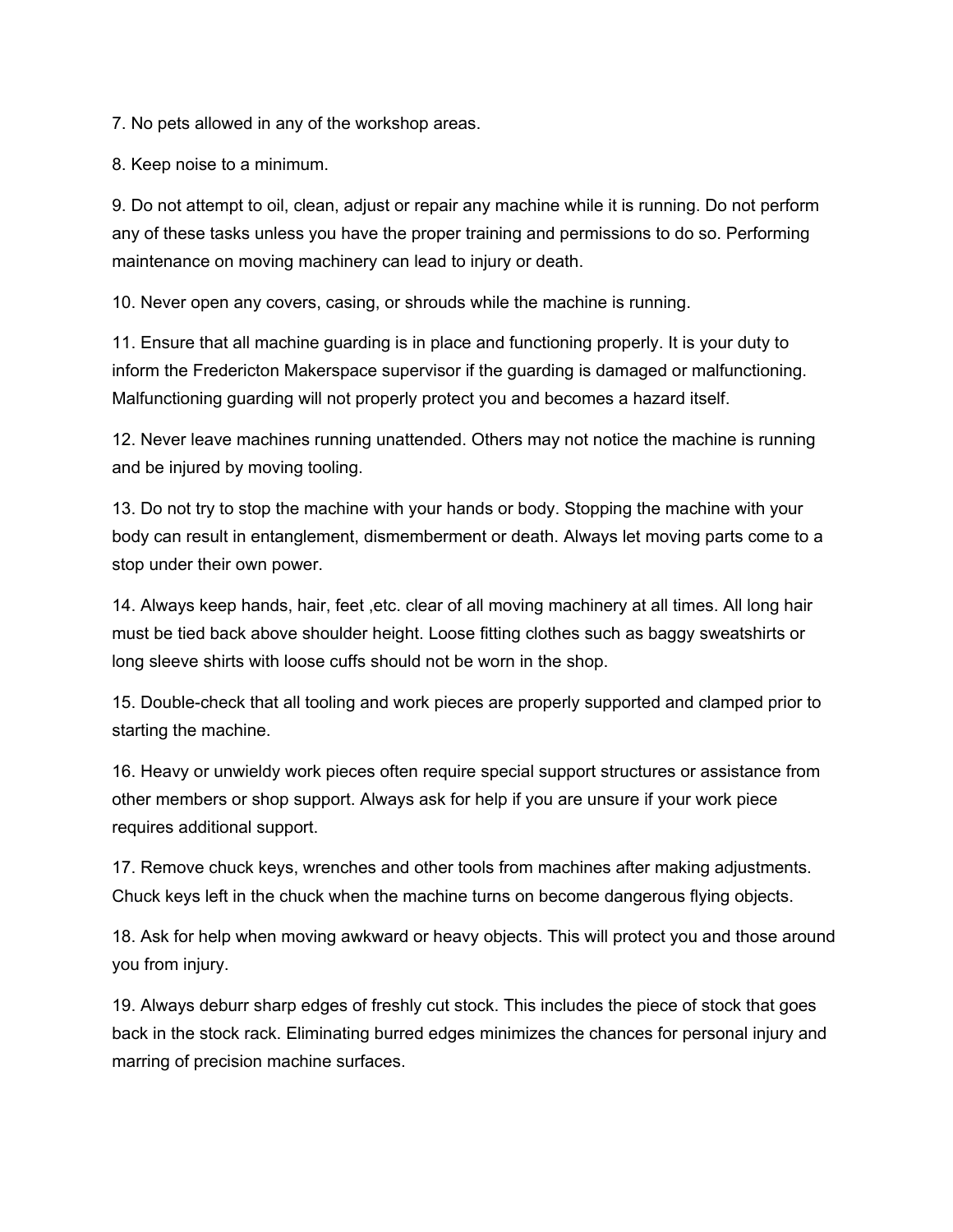20. Never start a conversation with someone who is using machinery. Always wait for them to complete their task before talking.

21. Never attempt to squeeze behind someone while they are using machinery. Always stop and wait for them to complete their task before passing.

22. Work at a pace that is comfortable for you. Rushing will compromise your safety and increases the chance of damaging equipment.

23. Listen to the machine(s) — if something does not sound right, shut it down. Often if the machine sounds abnormal to you, it likely is not operating properly. Inform the Shop Manager if you believe the machine to be operating abnormally.

24. If you do not know, or are unsure how to do something — ASK! Do not engage in any activity that you are not comfortable with. Trust your judgment. Check with the shop supervisor or another member who has more experience.

25. Every member is responsible for keeping their keys and cards secure. Immediately report the loss of keys or access cards to any Fredericton Makerspace supervisor. This will help us maintain security and ensure that no unauthorized person is using your card. There will be a \$5 replacement fee for all lost or stolen keys and cards.

26. You are responsible for cleaning up after each project. Sweeping, wiping down machines, and cleaning off tables shows respect for other members coming in after you.

27. Keep floors free of oil, grease or any other liquid. Members are responsible for keeping all work areas clean and free of debris.

28. Please clean up spilled liquids immediately to prevent slipping hazards.

29. All materials should be stored in such a way that they cannot become tripping hazards. Return all excess material to its proper storage place.

30. All hazardous materials and chemicals must be properly stored in the locked cabinet at all times when not in use. Prior permissions are required to use and house such materials.

31. Stay organized -putting tools away when not in use prevents loss and also makes them available to others.

32. Don't waste. Place all used scrap in marked containers.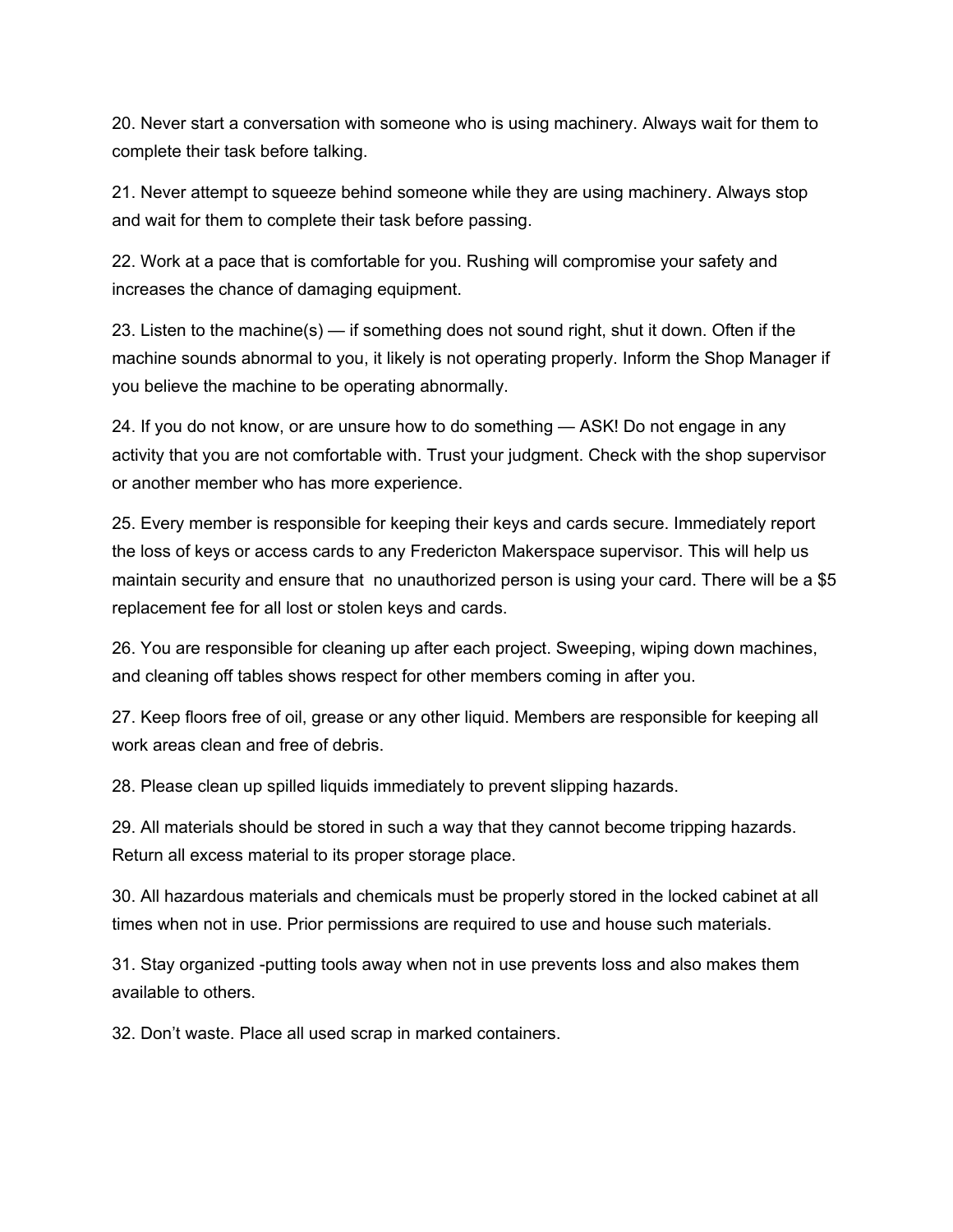33. All work should stop 15 minutes prior to the time you need to leave the Fredericton Makerspace. This will provide ample time to clean and replace tools for the next member.

#### **Electronics, Computing, & Networking Policy**

You agree that when using electronic, computing, or network devices ("Services") owned by Fredericton Makerspace or connected to it's network, that you will not:

1. Use the Services in connection with contests, pyramid schemes, chain letters, junk email, spamming or any duplicative or unsolicited messages (commercial or otherwise).

2. Defame, abuse, harass, stalk, threaten or otherwise violate the legal rights (such as rights of privacy and publicity) of others.

3. Publish, post, upload, distribute or disseminate any inappropriate, profane, defamatory, obscene, indecent or unlawful topic, name, material or information on or through Fredericton Makerspace Services.

4. Upload, or otherwise make available, files that contain images, photographs, software or other material protected by intellectual property laws, including, by way of example, and not as limitation, copyright or trademark laws (or by rights of privacy or publicity) unless you own or control the rights thereto or have received all necessary consent to do the same.

5. Use any material or information, including images or photographs, which are made available through the Services in any manner that infringes any copyright, trademark, patent, trade secret, or other proprietary right of any party.

6. Upload files that contain viruses, Trojan Horses, worms, time bombs, cancelbots, corrupted files, or any other similar software or programs that may damage the operation of another's computer or property of another.

7. Download any file(s) that you know, or reasonably should know, cannot be legally reproduced, displayed, performed, and/or distributed in such manner.

8. Restrict or inhibit any other user from using and enjoying the Services.

9. Violate any code of conduct or other guidelines, which may be applicable for any particular Service.